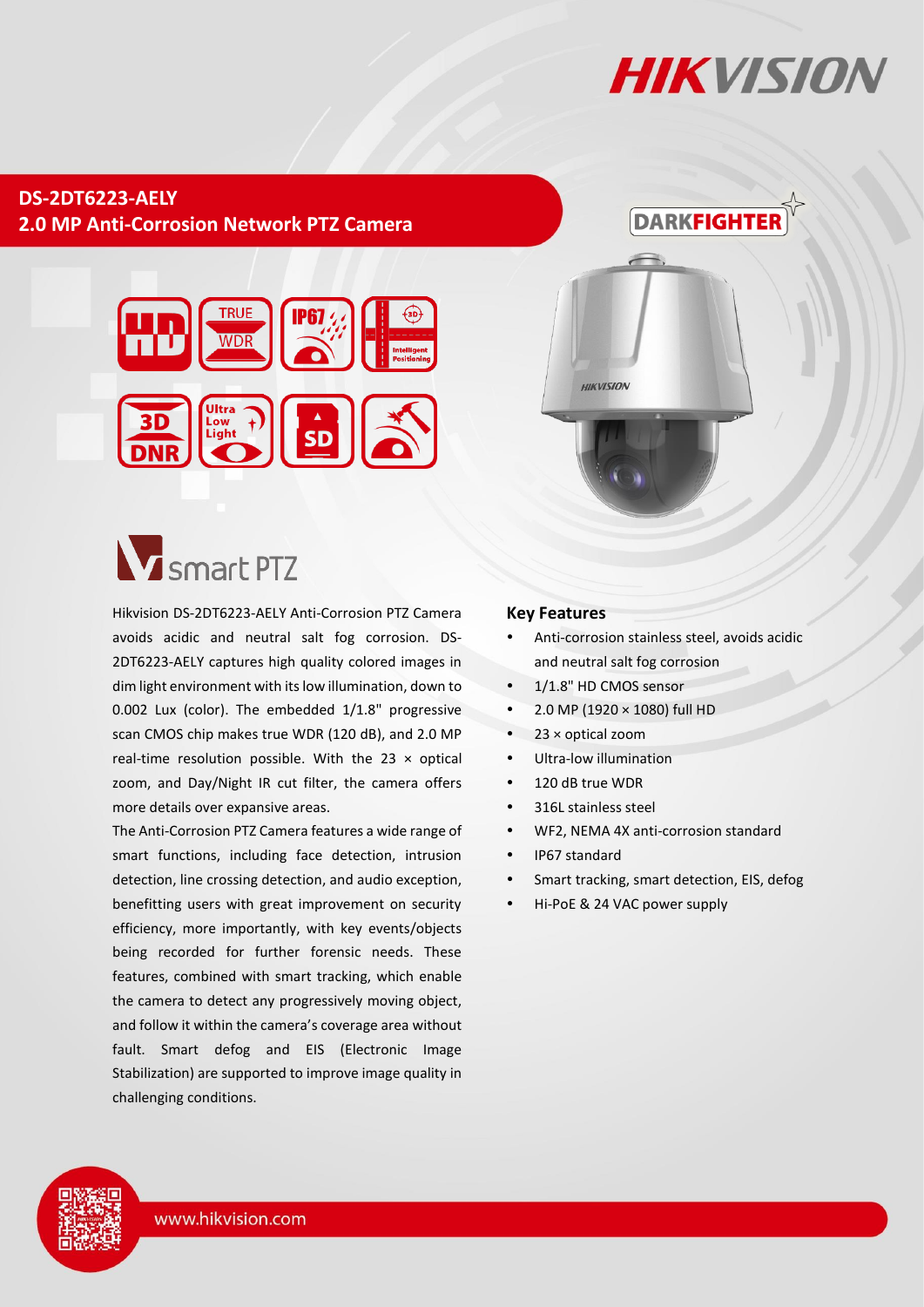## **2.0 MP Anti-Corrosion Network PTZ Dome Camera**



# **DARKFIGHTEI**

#### **Function Description**

#### **Basic Function:**

- Anti-corrosion stainless steel, avoids acidic and neutral salt fog corrosion
- WF2, NEMA 4X anti-corrosion standard
- IP67 standard
- High performance CMOS, up to 1920 × 1080 resolution
- ±0.1° Preset Accuracy
- ONVIF (Open Network Video Interface Forum), CGI (Common Gateway Interface), PSIA (Physical Security Interoperability Alliance), to ensure greater interoperability between different platforms and compatibility
- 3D positioning
- 3D DNR
- 7 alarm inputs, and 2 alarm outputs
- Scheduled PTZ movement

#### **Smart Function:**

- Smart tracking modes: manual/panorama/intrusion trigger/line crossing trigger/region entrance trigger/region exiting trigger
- Smart detection: face detection, intrusion detection, line crossing detection, audio exception detection, region entrance detection, region exiting detection
- Smart recording: edge recording, dual-VCA for smart search in smart NVR
- Smart image processing: defog, HLC, EIS
- Smart code: low bit rate, ROI

#### **Camera Function:**

- Auto iris, auto focus, auto white balance, backlight compensation and auto day & night switch
- Min. Illumination: Min. Illumination: 0.002 lux@(F1.5, AGC ON)(Color), 0.0002 lux@(F1.5, AGC ON)(B/W).

 Privacy mask with multiple colors and mosaics on polygonal areas

#### **PTZ Function:**

- 360° endless pan range and -10°to 90° tilt range
- 540°/s Pan Preset Speed and, 400°/s Tilt Preset Speed
- 0.1°to 300°/s Manual Pan Speed and 0.1°to 240°/s Manual Tilt Speed
- 300 programmable presets and able to freeze preset image
- 8 patrols, up to 32 presets per patrol
- 4 patterns, with the recording time not less than 10 minutes per pattern
- Proportional zoom function
- Park action: auto call up of PTZ movement, after a defined time of inactivity
- Power-off memory: restore PTZ & Lens status after reboot

#### **Network Function:**

- H.264/MJPEG/MPEG4 video compression
- H.264 encoding with Baseline, Main and High profiles
- ROI (Region of Interest) encoding (support 24 areas with adjustable levels)
- Built-in Web server
- Onboard storage, up to 256 GB
- Support up to 8 NAS storage, and edge recording (transmit the videos from SD card to the NAS after network resumed)
- HTTPS encryption and IEEE 802.1X port-based network access control
- Supports three streams
- Multiple network protocols are supported: IPv4/Ipv6, HTTP, HTTPS, 802.1X, QoS, FTP, SMTP, UPnP, SNMP, DNS, DDNS, NTP, RTSP, RTP, TCP, UDP, IGMP, ICMP, DHCP, PPPoE
- 1 audio input, and 1 audio output

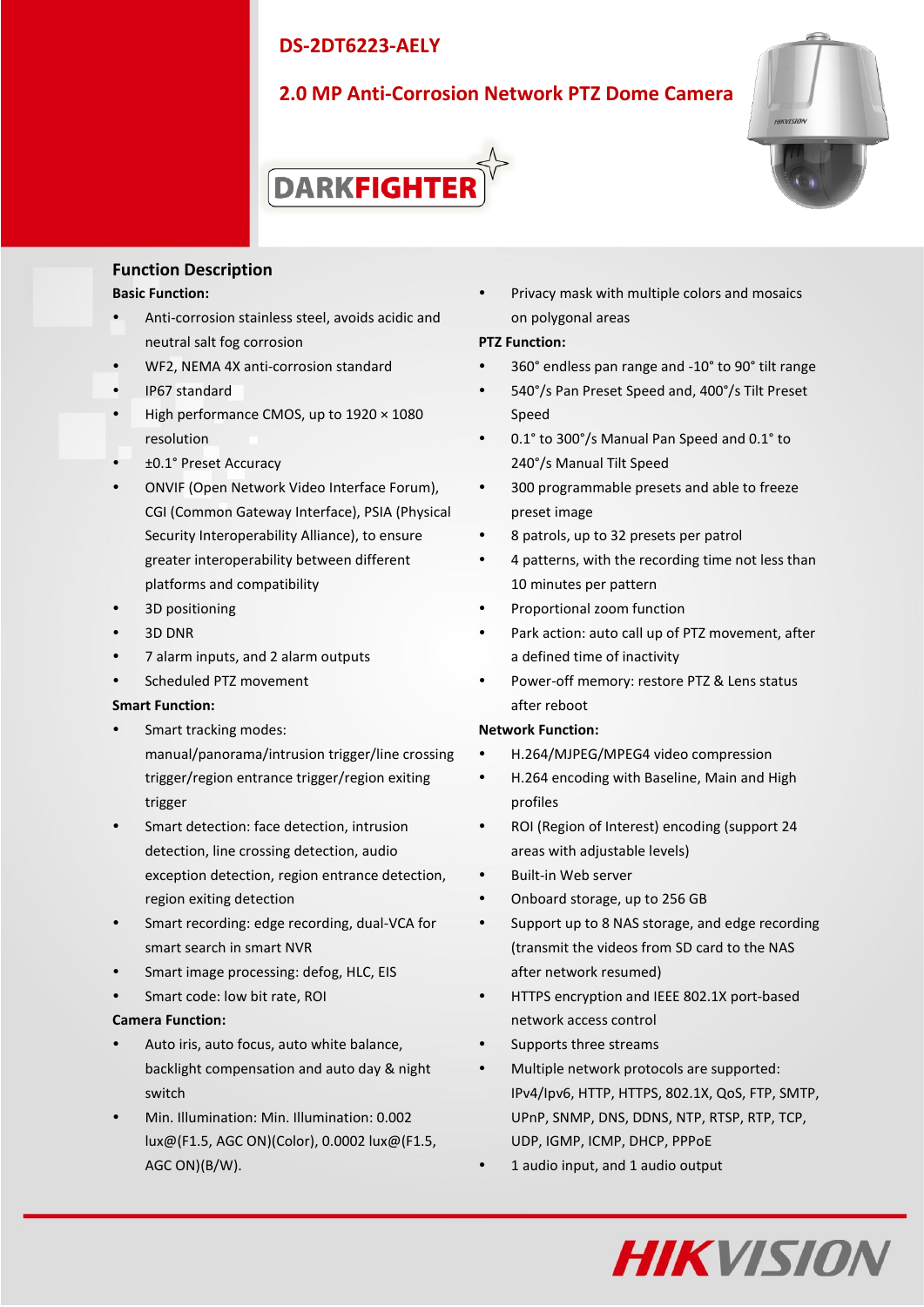## **2.0 MP Anti-Corrosion Network PTZ Dome Camera**





| <b>Model</b>            | DS-2DT6223-AELY                                                                                 |  |
|-------------------------|-------------------------------------------------------------------------------------------------|--|
| <b>Camera Module</b>    |                                                                                                 |  |
| Image Sensor            | 1/1.8" Progressive Scan CMOS                                                                    |  |
| Min. Illumination       | F1.5, AGC On: Color: 0.002 lux, B/W: 0.0002 lux                                                 |  |
| Max. Image Resolution   | $1920 \times 1080$                                                                              |  |
| Focal Length            | 5.9 to 135.7 mm, 23 ×                                                                           |  |
| Digital Zoom            | $16 \times$                                                                                     |  |
| Zoom Speed              | Approx. 4.4 s (Optical Wide-Tele)                                                               |  |
| Field of View           | 59.8° to 3.0° (Wide-Tele)                                                                       |  |
| <b>Working Distance</b> | 10 to 1500 mm (Wide-Tele)                                                                       |  |
| Aperture Range          | F1.5 to F3.4                                                                                    |  |
| <b>Focus Mode</b>       | Auto/Semi-Auto/Manual                                                                           |  |
| <b>WDR</b>              | 120 dB                                                                                          |  |
| <b>Shutter Time</b>     | 50Hz: 1 to 1/30,000 s; 60Hz: 1 to 1/30,000 s                                                    |  |
| AGC                     | Auto/Manual                                                                                     |  |
| <b>White Balance</b>    | Auto/Manual/ATW/Indoor/Outdoor/Daylight lamp/Sodium lamp                                        |  |
| Day & Night             | IR Cut Filter                                                                                   |  |
| Privacy Mask            | 24 programmable privacy masks; optional multiple colors and mosaics                             |  |
| Enhancement             | 3D DNR, EIS, Defog, HLC/BLC, SVC                                                                |  |
| Pan and Tilt            |                                                                                                 |  |
| Range                   | Pan: 360° endless; Tilt: -10° to 90° (Auto Flip)                                                |  |
| Speed                   | Pan Manual Speed: 0.1° to 300°/s, Pan Preset Speed: 540°/s                                      |  |
|                         | Tilt Manual Speed: 0.1° to 240°/s, Tilt Preset Speed: 400°/s                                    |  |
| Preset No.              | 300                                                                                             |  |
| Patrol                  | 8 patrols, up to 32 presets per patrol                                                          |  |
| Pattern                 | 4 patterns, with the recording time not less than 10 minutes per pattern                        |  |
| <b>Park Action</b>      | Preset/Patrol/Pattern/Auto scan/Tilt scan/Random scan/Frame scan/Panorama scan                  |  |
| <b>Scheduled Task</b>   | Preset/Patrol/Pattern/Auto scan/Tilt scan/Random scan/Frame scan/Panorama scan/Dome             |  |
|                         | reboot/Dome adjust/Aux output                                                                   |  |
| <b>Smart Features</b>   |                                                                                                 |  |
| <b>Smart Tracking</b>   | Manual/Panorama/Intrusion trigger/Line crossing trigger/Region entrance trigger/Region exiting  |  |
|                         | trigger; smart tracking when patrol between multiple scenarios                                  |  |
| <b>Smart Detection</b>  | Face detection, Intrusion detection, Line crossing detection, Audio exception detection, Region |  |
|                         | entrance detection, Region exiting detection                                                    |  |

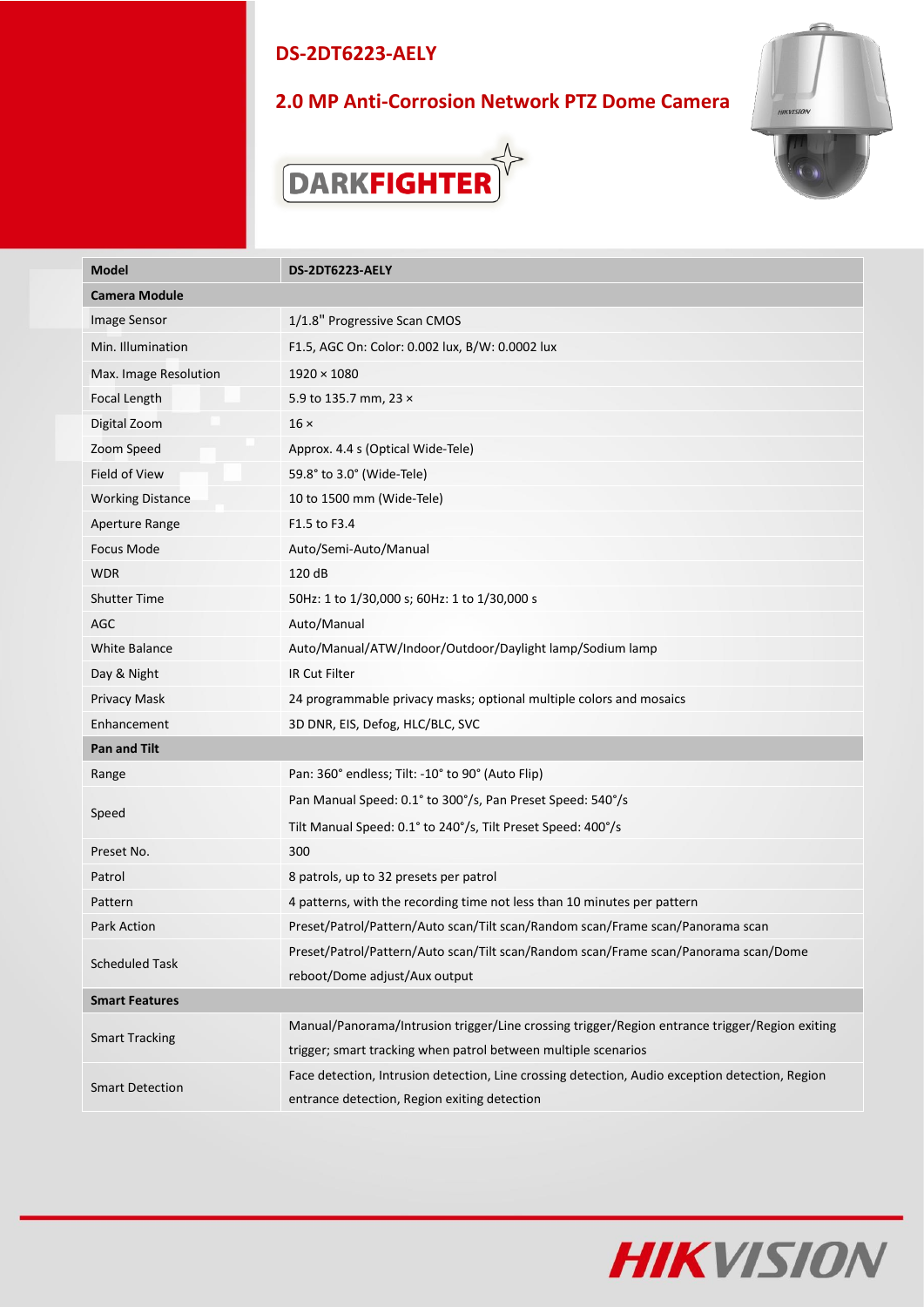## **2.0 MP Anti-Corrosion Network PTZ Dome Camera**





| Alarm                          |                                                                                                      |  |
|--------------------------------|------------------------------------------------------------------------------------------------------|--|
| Alarm I/O                      | 7/2                                                                                                  |  |
|                                | Face detection, Intrusion detection, Line crossing detection, Region entrance, Region exiting, Audio |  |
| Alarm Trigger                  | exception detection, Motion detection, Dynamic analysis, Tampering alarm, Network disconnect, IP     |  |
|                                | address conflict, Storage exception                                                                  |  |
| Alarm Action                   | Preset, Patrol, Pattern, Micro SD/SDHC card recording, Relay output, Notification on Client          |  |
| Input/Output                   |                                                                                                      |  |
| <b>Monitor Output</b>          | 1.0 V [p-p]/75 $\Omega$ , NTSC (or PAL) composite, BNC                                               |  |
| Audio Input                    | 1 Mic in/Line in interface, line input: 2-2.4 V [p-p]; output impedance: 1 KΩ, ±10%                  |  |
| Audio Output                   | 1 Audio output interface, line level, impedance: 600 $\Omega$                                        |  |
| <b>Network</b>                 |                                                                                                      |  |
| Ethernet                       | 10Base-T/100Base-TX, RJ45 connector                                                                  |  |
| Main Stream                    | 50Hz: 25fps (1920×1080, 1280×960, 1280×720); 60Hz: 30fps(1920×1080, 1280×960, 1280×720)              |  |
| Sub Stream                     | 50Hz: 25fps (704×576, 352×288, 176×144); 60Hz: 30fps(704×480, 352×240, 176×120)                      |  |
| Third Stream                   | 50Hz: 25fps (1920×1080, 1280×960, 1280×720, 704×576, 352×288, 176×144)                               |  |
|                                | 60Hz: 30fps (1920×1080, 1280×960, 1280×720, 704×480, 352×240, 176×120)                               |  |
| Image Compression              | H.264/MJPEG/MPEG4, H.264 encoding with Baseline, Main, and High profiles                             |  |
| Audio Compression              | G.711ulaw/G.711alaw/G.726/MP2L2/G.722/PCM                                                            |  |
| Protocols                      | IPv4/IPv6, HTTP, HTTPS, 802.1X, QoS, FTP, SMTP, UPnP, SNMP, DNS, DDNS, NTP, RTSP, RTP, TCP, UDP,     |  |
|                                | IGMP, ICMP, DHCP, PPPOE                                                                              |  |
| Simultaneous Live View         | Up to 20 users                                                                                       |  |
| Storage                        | Up to 256 GB Micro SD/SDHC/SDXC card, and supports edge recording                                    |  |
| User/Host Level                | Up to 32 users, 3 Levels: Administrator, Operator, and User                                          |  |
| <b>Security Measures</b>       | User authentication (ID and PW); Host authentication (MAC address); IP address filtering             |  |
| <b>System Integration</b>      |                                                                                                      |  |
| <b>Application Programming</b> | Open-ended API, support ONVIF, PSIA, CGI and Genetec                                                 |  |
| Web Browser                    | IE 7+, Chrome 18 +, Firefox 5.0 +, Safari 5.02 +, support multi-language                             |  |
| RS-485 Protocols               | HIKVISION, Pelco-P, Pelco-D, self-adaptive                                                           |  |
| Power                          | 24 VAC, 3.0 A, 50/60 Hz & Hi-PoE, 42.5 to 57 VDC, 1.41 A. Max.60W                                    |  |
| <b>Working Temperature</b>     | -40° C to 65° C (-40° F to 149° F)                                                                   |  |
| Humidity                       | 95% or less                                                                                          |  |
| Anti-Corrosion Standard        | WF2, NEMA 4X                                                                                         |  |
| <b>Protection Level</b>        | IP67, IK10, TVS 4,000V lightning protection, surge protection and voltage transient protection       |  |
| Certification                  | FCC, CE, UL, RoHS, IEC/EN 61000, IEC/EN 55022, IEC/EN 55024, IEC /EN60950-1                          |  |
| Dimensions                     | $\Phi$ 262 mm × 330 mm ( $\Phi$ 10.3" × 13.0")                                                       |  |
| Weight (approx.)               | Approx.: 10 kg (22 lb.)                                                                              |  |